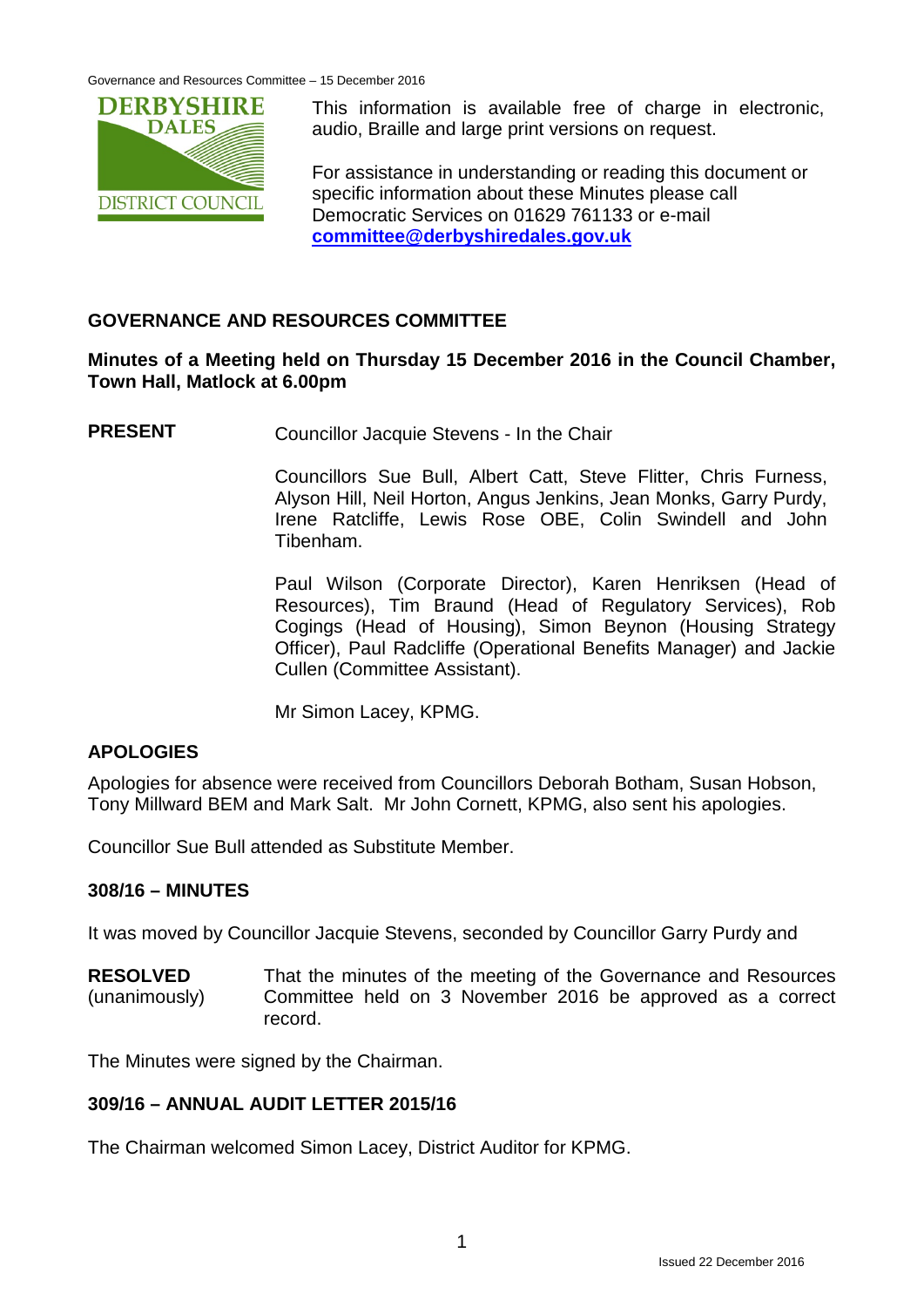Governance and Resources Committee – 15 December 2016

The District Auditor presented the Annual Audit Letter which summarised the key findings from the 2015/16 external audit of the District Council, all of which had been previously reported and which represented the conclusion of the audit.

It was moved by Councillor Lewis Rose OBE, seconded by Councillor Steve Flitter and

**RESOLVED** That the Annual Audit Letter 2015/16 be noted.

(unanimously)

## **310/16 – EXTERNAL AUDIT TECHNICAL UPDATE**

The District Auditor presented KPMG's external audit technical update and drew Members' attention to two corrections to the summary of progress on page 4 of the report:

The first bullet point should read "issued an unqualified opinion on your 2015/16 accounts on 28 September 2016"; and

The final paragraph on page 4 regarding certification work had now been concluded.

It was moved by Councillor Chris Furness, seconded by Councillor Albert Catt and

**RESOLVED** That the External Audit Progress Report be noted.

(unanimously)

## **311/16 – HOUSING BENEFIT PROCEDURE**

The Committee considered a report that sought approval for implementation of a procedure for ensuring nonregulated supported accommodation met certain standards.

Vulnerable individuals could be provided with accommodation and support to enable them to live independently, as outlined in the report. However, a reduction in the Supporting People Programme, provided through Derbyshire County Council, had left in providers of accommodation-based support needing to find alternative ways to fund and maintain service delivery, now funded mainly from housing benefit. Support providers in receipt of such funding via the County Council were confident that services were commissioned, monitored and inspected against a framework of rigorous standards, however there were no similar measures in place currently for not-for-profit organisations, leaving district and borough councils to take up this role. Future claims needed to be monitored, and it was proposed to introduce a procedure for non-regulated supported accommodation, as set out in the report.

The District Council would always be keen to explore opportunities to assist or encourage registered charity landlords to become registered providers, therefore reducing the potential loss of subsidy.

It was moved by Councillor Albert Catt, seconded by Councillor Lewis Rose OBE and

| <b>RESOLVED</b> |  | That implementation of the Housing Benefit Procedures |  |  |  |
|-----------------|--|-------------------------------------------------------|--|--|--|
| (unanimously)   |  | outlined in the report be approved.                   |  |  |  |

2. That the contents of the report and the current position in relation to the costs of unregulated supported accommodation be noted.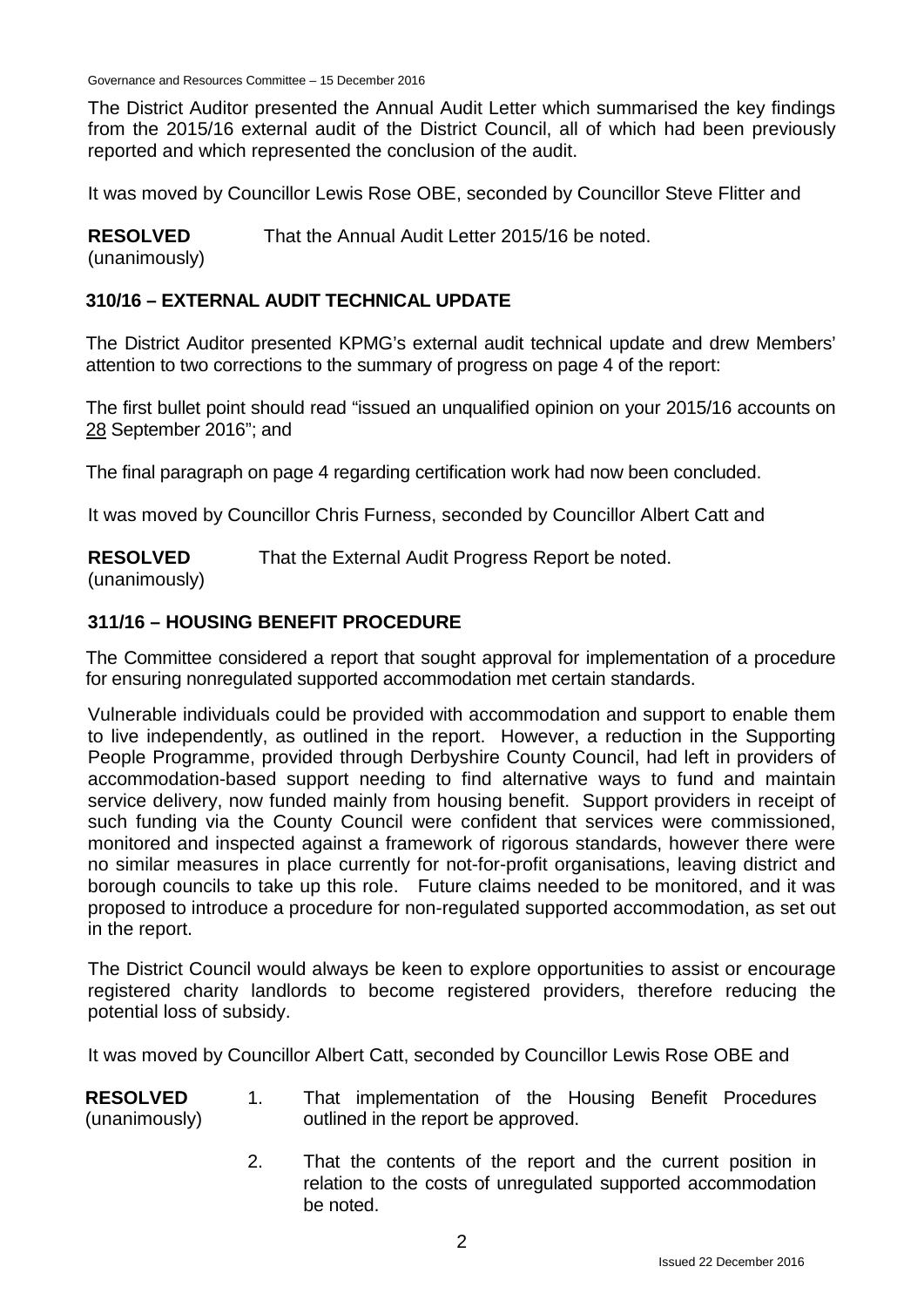3. That Subject to approval to (1) and (2) above, a report is brought to Committee setting out the progress achieved by the procedure.

### **312/16 – DEVELOPMENT MANAGEMENT SERVICES REVIEW – FINAL REPORT AND RECOMMENDATIONS**

Councillor Angus Jenkins arrived at 6.40pm during discussion of this item.

The Committee considered a report on the outcome of the Development Management Service Review, that sought approval for the implementation of a new structure for the Development Management Section.

The Development Management Service Review had identified that the service performed well against national performance indicators and was being delivered at low cost. However, it also identified significant inefficiencies in the service, for reasons set out in the report. There was, therefore, the need to invest in order to provide sufficient resources for fundamental service transformation to take place.

The fundamental purpose of the review was to consider the effectiveness of the current policies and procedures, aimed at achieving the objectives listed in the report. The specific elements for consideration were tabled in the report. Planning Officers' Society Enterprises (POSE), who had been commissioned by the Council, issued their report in October 2014, following which a 'Process and Procedures Sub-Group' was established to explore in greater detail the recommendations of the POSE report which specifically related to process and procedural issues. Both the POSE and the Sub-group recommendations had been taken into consideration within the report and Action Plan.

It was noted that due to a significant increase in workload and insufficient time to dedicate to the review, a refreshed service review team had been convened and revised responsibilities were allocated with a view to concluding the review in March 2016. The final report, presented at Appendices 1 to 4 attached to the report, summarised all of the work undertaken to date and proposed recommendations for implementation in the form of an action plan for improvement, in light of the issues identified by the Development Management Service Review. Implementation of the Action Plan would be undertaken by the Development Manager and the Head of Regulatory Services and monitoring would be undertaken by the Corporate Leadership Team every 3 months.

It was moved by Councillor Garry Purdy, seconded by Councillor Lewis Rose OBE and

- **RESOLVED** 1. That the Committee note the findings of the Development Management Service Review and the recommendations contained therein.
	- 2. That the Committee approve the implementation of a new structure for Development Management in accordance with Appendix 2 of the report and that expenditure in the sum of £8,230 be funded from income in 2016/17 and that Council be recommended to include £88,570 in the revenue estimate for 2017/18.